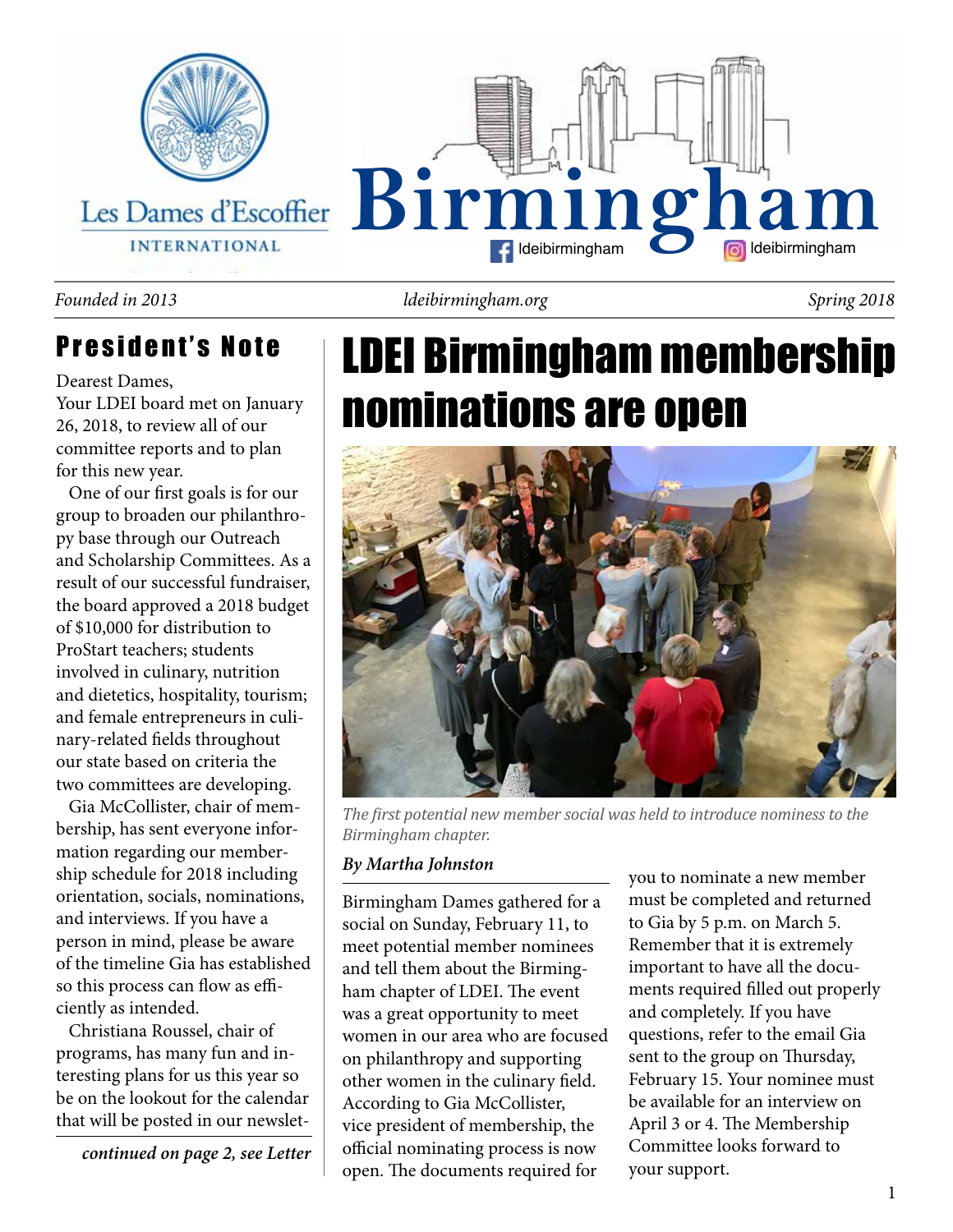ter and sent via email. The lunchon with Elizabeth Heiskell, a regular food contributor on The Today Show, caterer, and cookbook author from Oxford, Mississippi, at Bottega during the holidays got us off to a good start.

 Kathy G. Mezrano, chair of fundraising, is going to lead us into another successful event this year. Please stay tuned for future notices for an October event date so you all can be a part of this Champagne and Fried Chicken fundraiser. We anticipate doubling the attendance this year which means raising more money for grants and scholarships and working together to raise the profile of our group!

 Jennifer Yarbrough, chair of our website committee, has made a lot of progress but there is still a lot left to do. Her team is working to up-

the other data input completed, our chapter will be able to communicate internally through our website on all matters LDEI BHM.

 Ashley McMakin, chair of social media, is working on guidelines and direction for our group so that we will be get broader participation from our membership and be able to attract a larger following.

Letter, continued from page 1 and that edur site at present. When all of February 28, 2018, at the Sheraton/ BJCC. Cathy Sloss Jones and Leigh Sloss-Corra secured the invitation to introduce LDEI to this group of 800 professional women at the closing reception for the event. Kathy G. Mezrano will take the lead in our presentation and a number of our Dames will offer appetizers and desserts paired with wines as well as introducing Momentum attendees to member cookbooks and products. Other Dames have donated gift certificates for the conference raffle. Becky Satterfield, Angela Schmidt, Kay Reed, Sherron Goldstein, Deborah Stone, Telia Johnson, and Mary Grace Viado will be participating.

 Leigh Sloss-Corra is working on a proposal for us to have a significant presence at Pepper Place Market during the month of September 2018. This will include food demos. She is exploring the possibility of a table for Dames to sell goods to the market crowd. More details are to come. Try to reserve the Saturdays in September for promoting LDEI to the public.

 Birmingham Dames will be participating in the Momentum Leadership Conference on

 It's going to be another productive year for us, and I look forward to seeing all of you!

> Yours truly, Becky

## California Dreaming: A report from the LDEI International Conference in Newport Beach

The 2017 LDEI Annual Conference in Newport Beach was, true ing Dames that I had never met before and by the last night of the than when I arrived. Co-Chairs, Trina Kaye and Anita Lau, deserve thanks for all of the planning and hard work they did to make our conference so worthwhile.

 Dame Sherry Yard, pastry chef extraordinaire, was the conference keynote speaker. She shared an account of her personal history and her recipe for "sweet success." Then CiCi Williamson presented the MFK Fisher Award to Dame Sandra Gutierrez, an amazing writer/chef/ person. I had met her in Oxford, Mississippi, in September at the Southern Foodways Alliance Symposium and was happy to hear her speak again. She was the first Latina food editor and columnist of *The Cary News* and spoke on how that lead her to write over 1,000 articles and four cookbooks.

 We were reminded to "mentor, mentor, mentor" by Dame Shara Bohach and Becky Paris Turner.

It seemed as if every speaker had been greatly impacted by LDEI in a forever changing kind of way, much of which was attributed to mentoring.



 For me, the most inspiring part of the conference was meeting Dame Lidia Bastianich, winner of the Grande Dame award. She was so humble, real, and inspiring.She shared her life story and her passion for giving back.

 I learned a lot about running a chapter like a business in two different sessions: one from a legal standpoint and one from a practical group session with everyone sharing experiences and solutions to problems.

 All of the field trips and tours for this conference were fabulous. And there was dinner on the beach. Our table was honored to have founding

Dame Carol Brock join us. She is still vibrant and involved in everything. I was also pleased to meet the new Dames from New Orleans and Charlotte/Western North Carolina.

 Outgoing President, Dame Stacy Zeigler from Atlanta, spoke on how honored she was to have served in the position. She encouraged all Dames to be more involved in moving LDEI forward. Her last responsibility was to hand over the title of president to Dame Hayley Matson-Mathes from Honolulu.

 Everything I experienced left me full and happy, and I definitely left with more assets than I had when I arrived. Be sure to read the LDEI Winter 2018 Quarterly for more details on this conference. Mark your calendars for next year's conference in Seattle, October 11-14, 2018.

## Programs Highlight: Elizabeth Heiskell

Mid-December brought us a much-needed break from the gray weather and holiday hustle and bustle in the form of lunch with a very special guest. Today Show contributor, caterer, and author of *What Can I Bring?*, Elizabeth Heiskell, joined an intimate group of Birmingham Dames for lunch in advance of her book signing at A'mano Gifts. The event came together at the last minute as her PR people in New York hammered out Elizabeth's busy tour schedule.

 Space was limited to the first 15 Dames who responded via Venmo (one more incentive to set up your Venmo account, ladies!) and every spot was filled. Dame Pardis Stitt



#### *By Christiana Roussel*

graciously saved us a spot on the Bottega side of the restaurant where we lost all track of time, enjoying everything from Champagne and crab cakes to chicken paillard and dessert. Dames who brought their *What Can I Bring?* cookbooks were able to have them personalized. Dame Leslie Register shared a copy of her

book, *Leslie's Party Diaries,* with Elizabeth and our group gifted her a Tena Payne bowl from The Cook Store in Mountain Brook Village.

 No one wanted the luncheon to come to a close but we reluctantly said good-bye to our new friend and headed back out into the wintry city, full of good holiday cheer.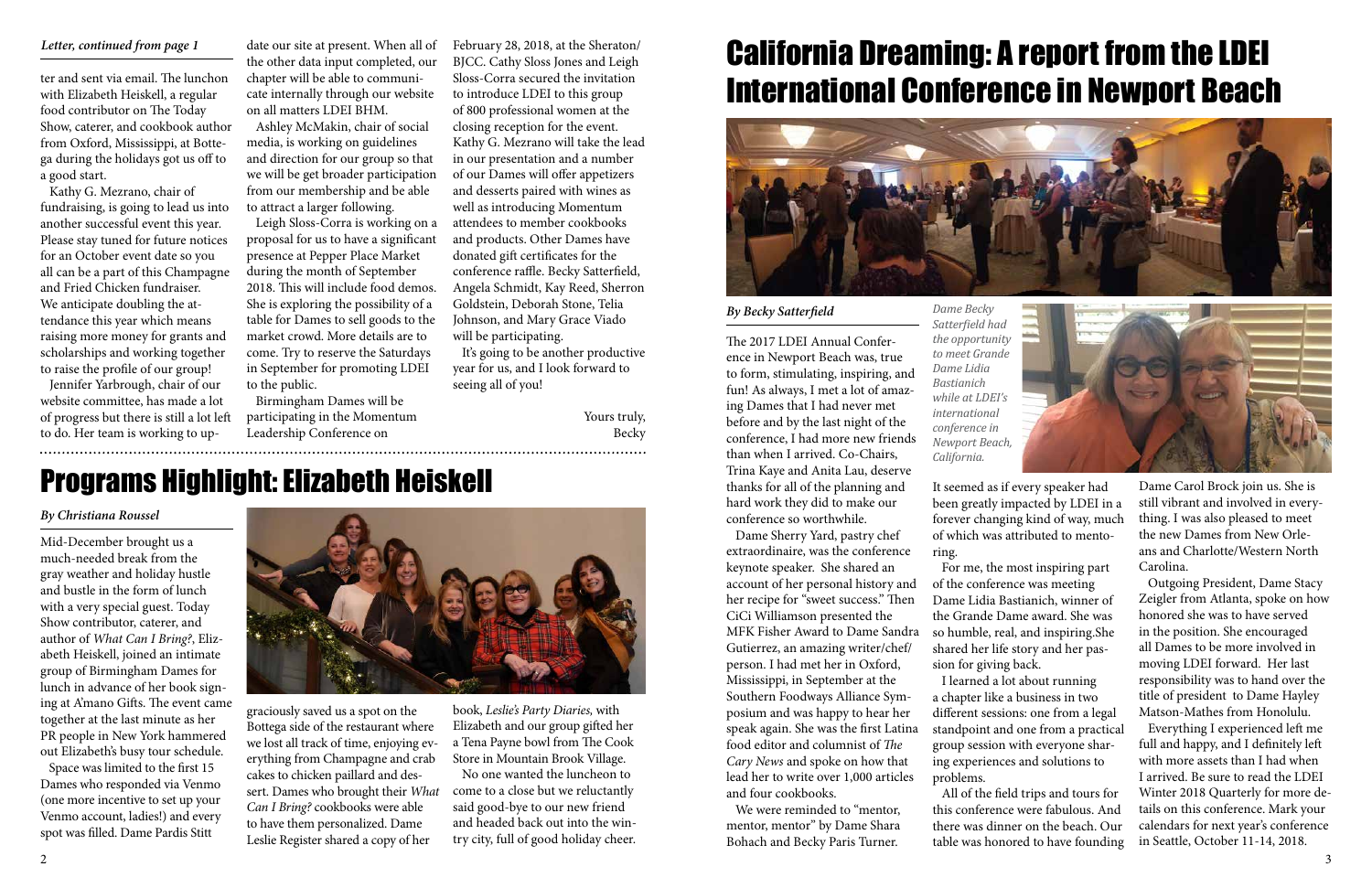4 5







**Place of birth:** Birmingham, AL Never thought I'd end up back here but I sure am glad I did! **College/professional school(s) attended, major, degree earned:**  University of Mississippi: Bachelor of Science in Nutrition and Dietetics; University of Alabama at Birmingham: Master of Science in Clinical Nutrition Lunch at Ted's<br>
University of Mississippi: Bachelor<br>
of Science in Nutrition and Di-<br>
the next 6/7 years cooking, writing,

*Our chapter gained 11 new members in August 2017. The first five were featured in the Winter 2017 newsletter. Here, get to know the remaining six a little better.* 

Sidney Fry

**Current position:** Digital Advisor and Marketing Strategist at Morgan Stanley and Editorial Nutrition Advisor to My Fitness Pal **How did you get your start?**  After completing my dietetic internship, I started my career in metabolic test kitchens, helping design menus for food studies. I shifted into catering, where I spent a few years with Ashley McMakin (of Ashely Mac's) then as Catering Manager at Provence Breads and



knowledge I gain in finance to help women be stronger, better, more savvy financial advocates and business owners. I still keep my hand in food and nutrition, acting as nutrition advisor and writing monthly for My Fitness Pal along with a few other outlets. **What does success look like to you?** The ability to balance everything I love: A healthy, happy family; a handful of genuine friends; spare time to constantly meet new people and build new relationships; time to be still and watch my children grow; and time to cook and bake! **Bonus!** I eat a bowl of ice cream pretty much every night. Oh, and I have two James Beard Awards for nutrition! It's all about balance,

right? Also, I want to write children's books someday. Most likely a series that rhymes and is about food.

## Mary Grace Viado

**Place of birth:** Manila, Philippines **College/professional school(s) attended, major, degree earned:**  The Culinary Institute of America, Hyde Park NY: Associate Degree in Culinary Arts; University of the Philippines: Bachelor of Science in Hotel & Restaurant Administration **Current position:** Corporate Executive Chef at Village Tavern **How did you get your start?** I got my start with Bistro Group at the age of 20 as an assistant kitchen manager for an international brand opening in Manila.

**What does success look like to you?** Success is giving yourself every day in hopes to make a difference in people's lives. **If you could plan your last meal, what would it be?** My mom's spaghetti Bolognese **If you had one week free of all obligations and \$5,000, where would you go and what would you do?** Since I travel most of the time for work and vacation, I would like to stay home, volunteer and give back to the homeless in Birmingham.





**What do you enjoy about your current position?** I love the leadership I work for. I am in this industry because of the people and hospitality aspects.

...................................

Café in Nashville. I then landed a job as Nutrition Editor at *Cooking Light* magazine, where I spent



*Dame Rosemary Dallam served as a judge for the Alabama ProStart Competition that saw teams from 12 high schools across Alabama compete in the event.* 

*By Martha Johnston*

# LDEI Birmingham expands Alabama footprint

The Scholarship and Outreach Committees, led by Dames Tiffany Denson and Rosemary Dallam respectively, are working to expand our chapter reach and broaden our vision via mentoring and an expanded scholarship/grant platform. These two groups will work together to set the criteria for scholarships to young women in high school programs, community college culinary-related programs, and 4-year university programs in food, nutrition and dietetics, culinary, hospitality, and tourism. In addition, they will work with Birmingham Dames to determine the recipient of our Community Organization Grant.

 It is our mission to mentor women who are currently in the culinary field as well as making scholarships available to those who want to be. Rosemary Dallam jumped in to do just that by serving as a judge for the Alabama

ProStart® Competition on February 2, 2018. There were 12 high school teams with 3 to 4 participants each who came from Huntsville to Gulf Shores for the event. ProStart® is the high school curriculum designed by the National Restaurant Association Educational Foundation that teaches

hospitality, culinary arts, and hotel/ restaurant management.

 The LDEI scholarship awards we will grant during 2018 will aid and enable young women from our area high schools who have competed in these competitions to continue on their educational path to become professionals in our field.

*Left to right: Jan Gautro, Anne Cain, Leigh Sloss-Corra, Martha Johnston, Sonthe Burge, Rosemary Dallam, Susan Swagler, Angela Schmidt, Jan Walsh, joined Dame Beba Touloupis at her restaurant on November 14. Members enjoyed catching up both personally and professionally, over for a cozy and comforting lunch at Ted's, and afterwards posing in front of the restaurant's new mural.* 

editing, and eating my way through healthy food content and nutrition for both print and digital platforms. **What do you enjoy about your current position?** My current position at Morgan Stanley presented itself as a unique marketing opportunity, and a chance to advance myself forward in the rapidly expanding digital space. I know. It's not food related… but I am having so much fun! The role is brand new for the firm—a leadership position to implement and support digital marketing strategies for financial advisors. I am hoping to use the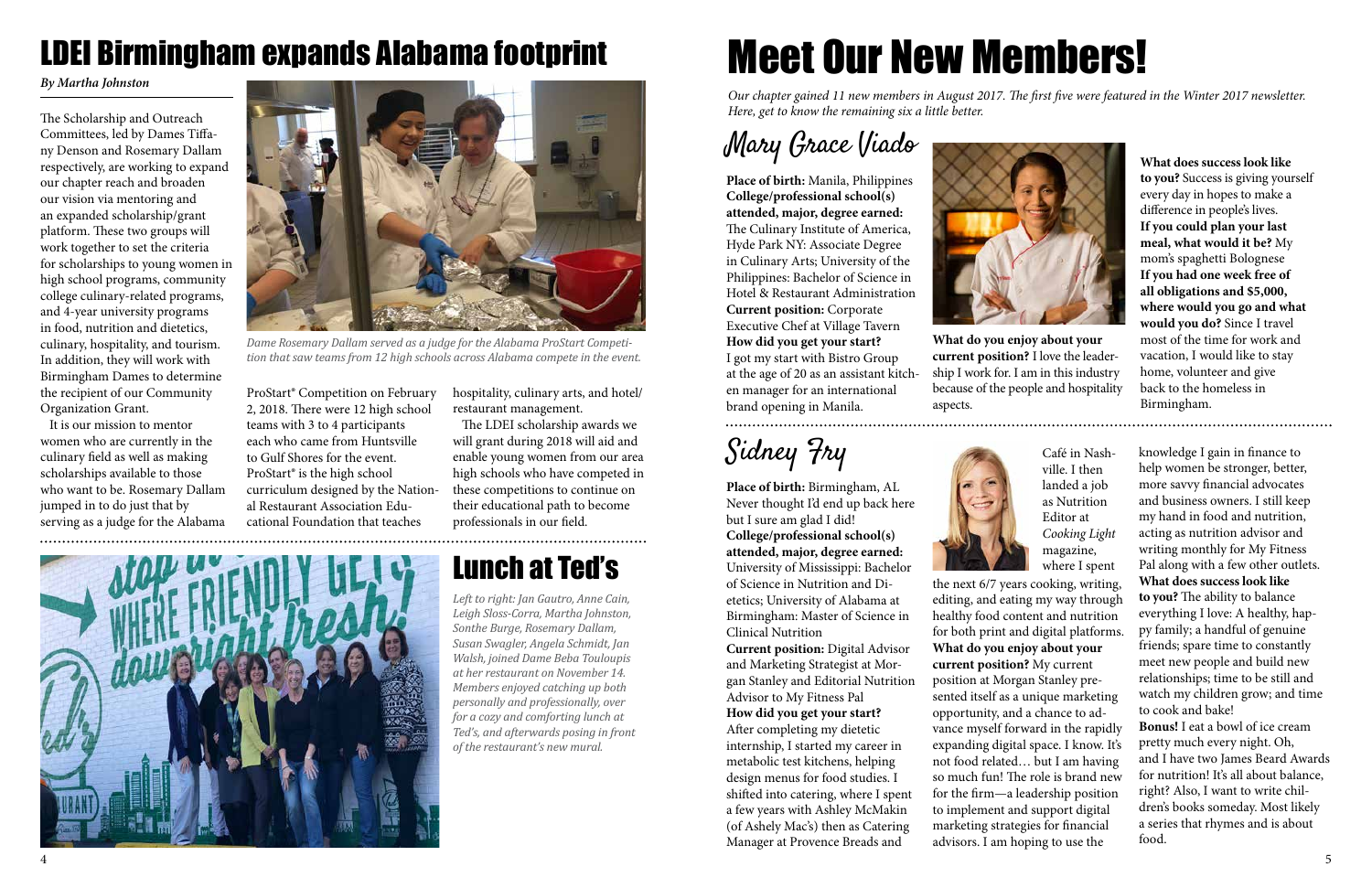Carey Thomasson

**Place of birth:** Seattle, WA. I spent just the first year of my life there. At the age of one, my family packed up and moved to Europe and bought a VW camper where we traveled and lived for 18 months. Upon returning to the US, we moved to Greenwich CT, where I lived and went to school through 11th grade. I spent my senior year in high school as an exchange student in Reciefe, Brazil, traveling the country and EATING!! It was amazing to eat things so different from what CT had to offer, especially all the tropical fruit. **College/professional school(s) attended, major, degree earned:**  I went to St. Lawrence University in upstate New York, 20 miles from the Canadian border, which was a total shock to the system. I got a bachelor's in arts and science, with a major in theater and art history.



ments that I get whenever I am out in public.

**If you could plan your last meal, what would it be?** I REALLY hope that my last meal is a LONG way off but if I had to plan it now, It would include copious amounts of lobster tails with drawn butter, (NOT CLARIFIED) Endive Salad with perfectly ripe pears, Stilton Cheese and pecans, and fresh flat leaf parsley leafs, picked at the last minute. OF course there would be beautiful wine, and carrot cake with a slightly salty vanilla cream cheese frosting and a old chewy Tawney Port, preferably from 1977. **If you had one week free of all obligations and \$5,000, where would you go and what would you do?** If I had a week off from everything and \$5,000, I would book Dan and I on the cheap seats to Tuscan so we could spend the majority of the money on food and wine and a beautiful hotel. YUM! I may never come home!

Telia Johnson

**Place of birth:** Born in Cookeville, TN, but raised in Birmingham. **College/professional school(s) attended, major, degree earned:**  Harding University, bachelor's degree in home economics (the only degree *Southern Living* would take in the test kitchen back in the late 80's!)

**How did you get your start?** A career decision was made on my

> **Current position? How did you get your start?**  My life has taken me to live in NYC, Los Angeles,

and around the globe before landing me here in Birmingham with my amazing husband and two fabulous children, Flynn (11) and Hollis (10). I am the chef owner of DINNER in Crestline Village, a store that has been being designed in my mind for the last 30 years. I love everything about what I do, it is everything I have ever dreamed it would be and more. I get to feed my community healthy, delicious, beautiful food that people can feel great about

feeding their families. **What does success look like** 

**to you?** Success to me is the repeat customers, the referrals we get from those customers, and the compli-

Brittany Garrigus

**Place of birth:** Childersburg, AL **College/professional school(s) attended, major, degree earned:**  Certificate in culinary arts from Jefferson State Community College. I started here on a dualenrollment program while I was still in high school.

**Current position:** Head pastry chef at Satterfield's

**How did you get your start?**  After I finished school, I started at Olexa's Bakery making buttercream and cakes, tempering chocolate, making gelato, and decorating cakes. On occasion I worked on the kitchen to myself in the morning,

and Pardis Stitt's restaurant group to work with Dolester Miles and build my knowledge of plating desserts, timing, and professionalism. At The Club, I was head pastry chef and had three others working with me to produce up to 1,500 desserts for a single event like the July 4th

Celebration.

#### **What do you enjoy about your**

**current position?** Creative freedom, the quiet of having the 

Andrea Snyder

**Place of birth:** Red Bank, NJ **College/professional school(s) attended, major, degree earned:**  University of Alabama, BS in Marketing

grandmother's kitchen stool around age 8. It was really the only thing I ever wanted to do. Sounds cliché but my background consists of two grandmothers and a mother teaching me far more about food (and the South) than I could ever learn elsewhere. There was a brief time that I was a biology major, but what was the point when I had so much cooking to do. I was lucky enough to **to you?** For so long, I thought



**Current position:** Founder and creator of Urban Cookhouse. Owner of stores in Homewood, The Summit, downtown Birmingham, and Tuscaloosa

### **How did you get your start?**

I trained in catering sales at Zoe's Kitchen. My husband and I left Zoe's Kitchen and began working on our concept, found a location, raised capital, and opened our first location in Homewood in 2010.



ing and creating opportunities for others to use their gifts. Success is working in an environment where people love their job and enjoy working together, with an over-all attitude of non-complacency and acceptance of change. **If you could plan your last meal, what would it be?** A topnotch charcuterie and cheese plate! **If you had one week free of all obligations and \$5,000, where would you go and what would you do?** I would need a little more than one week, but I am dying to explore India! I would want

to get a local's view of the people, food, religon.

**What do you enjoy about your current position?** The ability to be creative and motivate others to bring results in particular areas.Also developing people and using my influence to bring out the best in everyone. **What does success look like** 

**to you?** Success to me is a life where I am using the gifts God had given me to fulfill my purpose of influencsuccess was about position and climbing and numbers, but I finally realized that success is true happiness on the journey and being completely satisfied with what you are offering at the end of the day. Baking is the only thing I can do for days on end without it turning into work.

### **If you could plan your last meal, what would it be?** My last meal would be some fresh pasta and an amazing sauce from Trattoria Za'za' in Florence, Italy, but given the chance, I would really love to have my grandmother's Sunday roast

just once more.

time doing freelance work in the kitchen and photo studios at Time Inc. My true love is cake. I have spent decades baking my favorites and sharing with friends and family which eventually turned into a little business called Telia Johnson Cakes. You can find me at Pepper Place Market. **What does success look like** 

get an internship at *Southern Living* as a senior in college, and I never looked back. I still spend some

*"Baking is the only thing I can do for days on end* 

*without it turning into work."*

and being able to choose the best seasonal ingredients available. **What does success look like to you?** Happiness and meeting new challenges.

**If you could plan your last meal, what would it be?**  Burger and fries, all the way—and chocolate cake!

**If you had one week free of all obligations and \$5,000, where would you go and what would you do?** I would go to Greece to study Greek mythology or to the CIA for advanced pastry training.

**Bonus!** On November 17, 2018, I will marry Jacob Chetham, and yes, I'm doing my own wedding cake: French vanilla with buttercream.

line and waited on tables in the then moved to

restaurant. I

Angel's Cakes

& Confections. My next move



was to Frank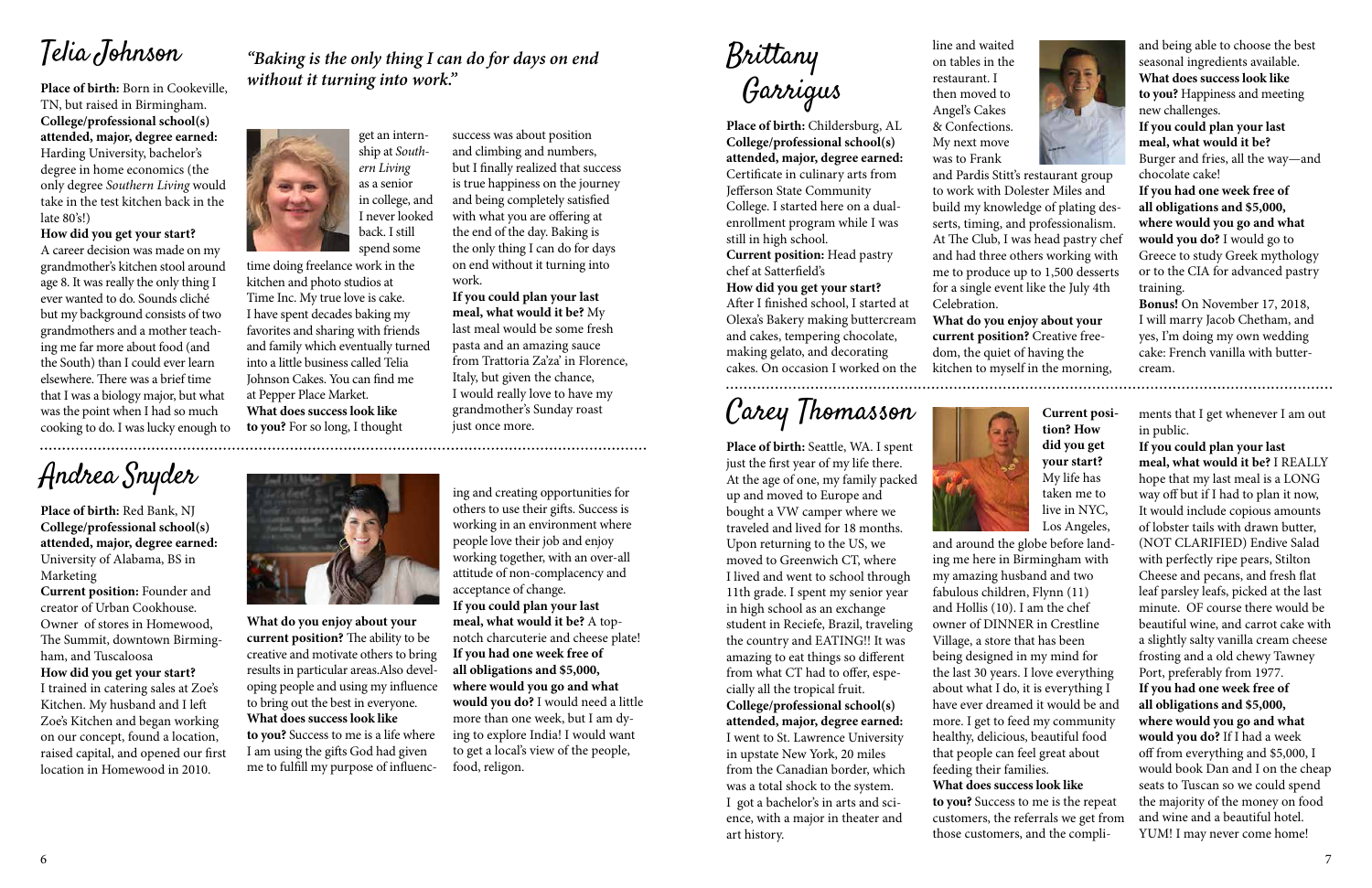

As VP Programs for our chapter, I have been hard at work developing a mix of fun, educational and social events for 2018. I am using Paperless Post as our primary invitation system which I trust you all are familiar with. With Paperless Post, we can track who has received and replied to invitations, as well as share important information (attire, directions, event cost, etc.) For planning purposes, it is very important that you respond to these **May** invitations in a timely manner. No one will be able to attend every event but we hope to see you at as many as possible!

 If you have an idea for a program or want to host something at your home or place of business, please let me know. Not all dates are set in stone yet as I do not want to conflict with other Birmingham happenings which might vie for your professional attention but here is an outline of things to be on the lookout for this calendar year:

#### **February**

• 26th—Favorite Things Party This is a purely social event where we will all get a chance to learn more about one another through a fun game. Each dame is asked to bring three of their favorite things, not costing more than \$10 per item. Upon arrival at the party, dames will put their name into a pot, three times. As dames stand up and introduce their favorite things to the group, they will draw names to give their favorite things away. So, each dame will come with three things and go home with three different things—and a whole lot of new ideas!

## 2018 programs update

### *By Christiana Roussel* **March**

• Book club—date/location TBD • 28th—Membership Social. Come meet and greet nominees; The Gardens Café, Birmingham Botanical Gardens at 5 p.m.

### **April**

• Visit a new restaurant—user pay OR

• Cocktails at Leslie Register's home (weather and garden blooms permitting!)

• Visit Pursell Farms—Tour the property and enjoy an afternoon with Chef Andrea Griffiths; user pay. I am also considering opening this event up to friends of Dames so that we can generate a large enough group.

#### **June**

• Hypertufa class at Charlie Thigpen's—user pay

#### **July**

• Visit a new restaurant—user pay

#### **August**

- 19th Annual business meeting (if no conflict with Southern Makers event)
- New member reception—date/ location TBD
- Book club—date/location TBD

#### **September**

• Volunteer as a group (thinking Cooks on a Mission)

#### **October**

• Autumn floral arrangement class with Dorothy McDaniel—

user pay • LDEI Birmingham Fundraiser date TBD

#### **November**

• Book club—date/location TBD • Field Trip—35th Annual St. Nicholas Slavic/Russian Food Festival, Brookside, Alabama which takes place Saturday, November 3 (10-4) and Sunday, November 4, (12-5) www.stnicholasbrookside.org

#### **December** (OPEN)

## Dames Recommend

### **Panama**

#### *Martha Johnston*

................................

As the plane came down in Panama, I was thrilled to look out the window and realize that we were on the west side of the Panama Canal and flying low enough that I could see both old and new locks. When we came around over the Pacific Ocean, the Bahi´a de Panama including the barrier islands and the downtown area. My seat companion, a young man from Panama who just finished his college degree in the U.S., told me that in all the trips he'd flow into the city this was the first time he'd been able to see the canal and this view of the city. I felt it was my first "gift" from this country.

 When close friends suggested that I join them on a trip to Panama, the first things that came to mind were: Panama Canal, rainforests, flora, fauna, culinary friends, coffee, political history. But I found it to be so much more, especially when it comes to food.

 It may surprise you to know that Panama has one of the most exciting food scenes in Latin America. Panamanian cuisine reflects a mix of ethnicities, diverse regional produce, and cooking influences from the Afro-Carribean, Spanish, and indigenous cultures. Street food, fondas, cafes, and farm-to-table restaurants abound. You will find food from every part of the world: Italy, France, Japan, Argentina, Venezuela, Bolivia, Egypt, Mexico, Thailand, Middle East, China, United States. Each is really good and true to its own roots.

 Casco Viejo is the one neighborhood in Panama City you must visit. It is undergoing a thorough renovation prompted by UNESCO

designating it a World Heritage Site in 1997. Turn-of-the-19th century mansions, apartments, and buildings are being lovingly restored and turned into stylish boutique hotels, restaurants, bistros, brewpubs, art galleries, and private residences. The churches are also being refurbished for a 2019 visit from the Pope. It reminded me a lot of the French Quarter in New Orleans.

#### Adventures:

• Walking tour of Casco Viejo Sights: Plaza de la Independencia, Palacio Presidential, Plaza Bolivar, Teatro National, Iglesia de Santo Domingo, Museo de Arte Religioso Colonial.

• Gamboa Rainforest Tour: After boarding a small motorboat, we went up the edge of the Panama Canal to reach the jungle. We saw monkeys, butterflies, birds, wildlife, turtles, etc. and a Panamanian television show cast feeding the monkeys as they filmed for an upcoming episode.

• Embera Indian Village: The Indians shared their lives in the village where they have resettled on the banks of the Chagres River. It is still very simple as it has been for centuries. Water comes from a stream across the lake in 3-inch plastic pipe. Although there isn't electricity, they have propane tanks to fuel the equipment when they cook for visitors. They prepared a typical Embera lunch of fried fish and plantains for us and were pleased to share fresh fruit we'd brought along. A folkloric dance show followed and the opportunity to look at their many crafts. The young Panamanian TV show stars changed to native costumes and joined in the fun.

• Miraflores Locks at Panama Canal: Don't miss the film presentation in English or Spanish. This is a great platform from which to see the old and new locks on the Canal. Our mid-afternoon arrival served us well as many visitors were leaving and it left the viewing rails open.



*Children from the Embera Indian Village enjoy an afternoon swim on the banks of the Chagres River.*

*St. Nicholas Russian Orthodox Church in Brookside, Alabama is the site of an annual Slavic/Russian Food Festival.*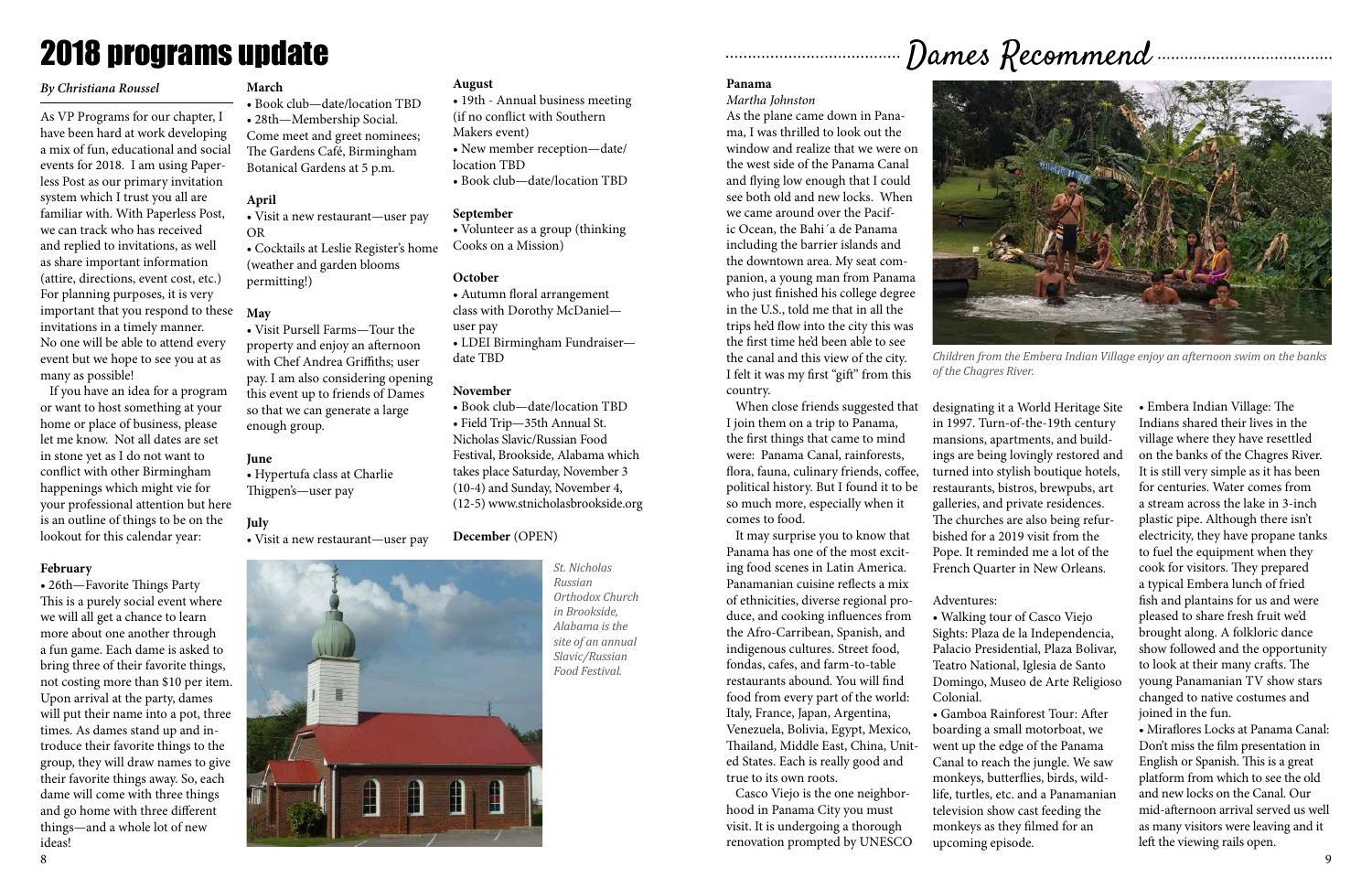#### Boutique Hotels:

• La Isabela Suites: Be prepared to climb stairs as there are no elevators • Super Gourmet: Breakfast and here. Kitchen, wifi, comfortable. • Las Clementina's: Lovely suites after your climb. Each has its own personality, kitchen, wifi.

#### To Eat & Drink:

• Maito: Panamanian/contemporary and is considered one of the best in the city. Worth the trip to the San Francisco area. Innovative. • Caliope Restaurant: Fusion/ Contemporary but not the sophistication of Maito. Desserts were interesting.

10 11 • Mi Ranchito: On the Amador Causeway, this restaurant has an amazing harbor view overlooking

• Restaurant 9 [Cathedral Hotel]: If steaks are your favorite, try this one. Beef sourced from around the world. Enjoyed new wine finds.

• The Strangers Club: Fun, neighborhood bistro. Good food and service.

• René Café: Peruvian menu with a \$10 lunch special.

the city plus good Mexican food, sangria, margaritas.

- lunch café/store.
- Paul's French Pastry Shop: Delicious—get some to go. Breads, desserts, quiche, sandwiches. • Stickhouse Café...Gelato, Food,

Chocolate: Don't miss this visual feast! You may find yourself with more than one "stick" of deliciousness.

• Casa Sucre Coffee House

#### Shopping:

• Undercover: Panama's only rainboot store also featuring fine handicrafts from the area. The owner has just broken into the US market with rainboots designed to reflect a theme [rainforest, Indian tribe]. A portion of each sale with benefit the group featured in her designs.

• Casco Viejo Promenade: Local vendors have lots of quality handicrafts on this area off Paseo Esteban Huertas.

• El Re: This leading supermarket chain in Panama has a small store-

front in Casco Viejo, wine and groceries on the first floor and pharmacy/personal items on the 2nd.

Boquete is located in a green, flower-filled deep valley on the flank of the Barú Volcano and shore of the Caldera River in the Chiriquí Highlands. We took a flight from Panama City to David and then made the short drive arriving in Boquete shortly after noon. The town has an international feel due to the number of folks who have moved there from the U.S., Canada, and Europe. There are lots of international restaurants and no shortage of activities.

 Feria de las Flores y del Cafe was in full swing when we arrived [mid-January] and had drawn thousands to the area for the 10-day event. There were lush flowers, food stands, amusement rides, two music stages/discos that go all night, handicrafts, and very little coffee [even the locals were mystified by this].

 The bajareque, a unique weather phenomenon of fine misting rain,



*The Festival of Flowers and Coffee takes place on the banks of the Caldera River in Boquete every January.*

occurs here from December to March, and it did provided endless rainbows during our stay. Hiking, climbing, kayaking, bird watching, and touring coffee plantations can easily fill your day.

#### Adventures:

• Casa Ruiz Coffee Plantation Tour: Visit this plantation that has fertile volcanic soil and high altitude required for coffee growing. Hike through the trees and then tour the processing, roasting, and packing facilities before joining the staff for a coffee tasting.

• Flower & Coffee Festival: A \$2 ticket will get you into the fair grounds and rides. Go early in the day to avoid the large crowds.

• Central Market Stalls: The farmers' market in the center of town offers beautiful produce, meats and seafood. It is quickly apparent why there are so many beautiful salads served in Panama.

#### Boutique Hotel:

• Boquete Garden Inn Hotel: This is a hotel you'll want to call directly for the best rates (507-720-2376). Gorgeous garden setting with well-appointed, expansive rooms. Complimentary breakfast is served on the patio, a great location for bird watching too. Don't miss the local artifacts in the bar area.

#### To Eat & Drink:

• The Panamonte: Chef Charlie Collins, a long-time friend, cooks with local products, herbs and fruits from an on-sight garden and an international perspective. Best Sancocho ever! Located in the Hotel Panamonte. Stop in the bar area with its roaring fireplace for a before or after-dinner drink. • Butcher Chop House: Chef Davide Caré focuses on meat and home-

made sausages. His "smoke box" for putting more smoke on meats as they are served at the table is quite unique. Casual, delicious, fun. • La Casona Mexicana: Authentic Mexican food and beverages with patio seating. • Otto's: Authentic Italian menu and deli. Also owned by Chef Davide Caré. From salads to lasagna and wine...it is all delicious. • George's Fireside Inn [and Boquete Beach Club]: Walk "1 minute" up the road from the Boquete Garden Inn and you're there. This Egyptian-born, Canadian-trained





*Above: Native women hand sort coffee beans at the Ruiz plantation outside Boquete.*

*At right: Although George's Fireside Inn is a bit rustic, the chef's talent and creativity in using produce from his garden with other local ingredients ensures outstanding food, be it simple or complicated.*

> chef has one of the most eclectic restaurants ever. It became our goto place. The menu written on chalk boards includes lobster bisque, duck, chicken, pizza, coconut shrimp, Egyptian appetizers, pasta, to name a few. But if you chat with George a bit, he'll cook something up just for you, even if he has to go to his own garden for tomatoes, avocados, greens. Oh, beer is \$1 and wine and drinks are available. • Coffee & Chocolate: Watch as the staff prepares handmade chocolates, then try one with a cup of delicious coffee.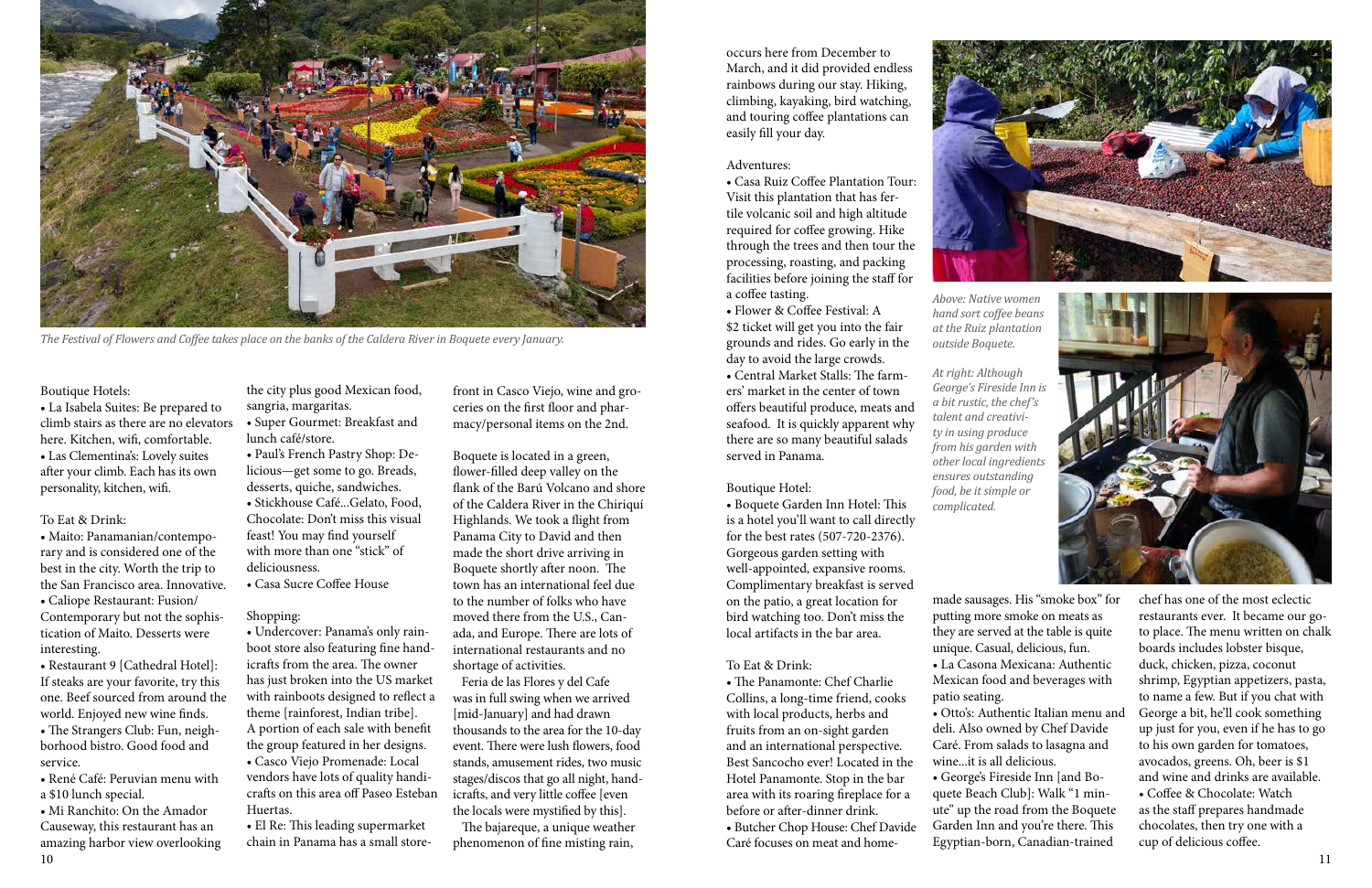# Behind the scenes: Betsy McAtee

#### *By Christiana Roussel*

As the CEO of Dreamland Holding Company LLC, Betsy McAtee knows a thing or two about what brings people together—great food. But behind all those ribs and pulled pork sandwiches is a commitment to putting the customer first and a lot of hard work. While McAtee may have started her work life selling pantyhose at Parisian, she soon moved up the ladder and changed careers, eventually working her way up to the top of the barbecue empire. The common theme from each of her past jobs has been tenacity and a whole lot of hard work. Every day starts the same way for McAtee and her leadership team but where the day takes her form there, changes constantly. Of course, she'll be the first to tell you that she would most like to be in one of her stores, eating alongside her customers.

 Our leadership team is responsible for supporting the restaurants, which in turn serve our guests. Our leadership team consists of human resources, marketing, finance, and operations. The operations team is comprised of a fleet/facilities manager, a training manager and the director of operations. It is our largest team and their responsibility is to be in our restaurant locations daily. **Mexico Dreamland Holding Company LLC Dreamland Holding Company LLC Dreamland Holding Company LLC Mexico Dreamland Holding Company LLC** 

#### **How many locations do you have and how often do you visit each one?**

We have 10 restaurant locations total (two of which are franchised units) and a USDA manufacturing facility here in Birmingham. The USDA facility is where we produce the product that is sold online all across the country!

 Because my office is located near the USDA facility, I am there almost daily. I try and get to the local restaurants in Tuscaloosa and Birmingham once or twice a week, and the out-of-town locations I get to once every two weeks. My "ideal" week is to be in the restaurants every day!

## **What does your management**

Each restaurant location has their own management team consisting of a general manger, kitchen manager, front of house manager, and a

**team look like?** catering salesperson.

#### **How do you stay dialed into the business?**

We have a daily huddle with our leadership team (HR, finance, marketing, and operations) each morning at 8:58am. We discuss the priorities of the day and relevant topics. We also have a weekly meeting where we go much more in depth discussing the priorities of each function, guest experiences, and tracking our progress against our quarterly and annual goals. Additionally, we have a monthly conference call with all of our general managers so that everyone is aligned with the vision and priorities of the company. I also tall EVERYDAY (sometimes multiple times a day) to our operations

manager.

 However the best way to stay dialed in is to visit our restaurant locations and spend time with all of our wonderful employees (front of house, back of house, and managers) who serve our guests and also visiting with our guests during their meal.

### **What is your favorite part of your job?**

It's hard to name just one! I love to hear the stories of our guests and their connection to Dreamland! The story often begins with "my first Dreamland experience was…" It ranges from visiting with their father/brother or how we were a part of family celebrations.

 I also enjoy when we have employee recognition events and celebrate the longevity of our team members. We recently had a 20th anniversary celebration in Mobile for that store location and all of their employees. I had an employee that brought me her first paycheck she received form her first day at Dreamland 20 years ago!



*Dame Betsy McAtee, CEO of* 

#### *Angela Schmidt*

A spur-of-the-moment trip to Tulum on the Yucatán Peninsula did not disappoint. My hotel, Casa Ambar, was tucked behind little shops on the most happening strip along the beach. The design was bohemian jungle chic and the staff was wonderful too. Each day I biked down to the beach, enjoying the bustle of taxis and tourists along the way.

 While in Tulum, I connected with a couple of chefs, Susana Trilling from Oaxaca and Emma Lepp from Napa. My main reason to come was to experience Hartwood and my desire to understand the heart of Yucatán cuisine. Hartwood is a well known restaurant helmed by a couple of NYC chefs who came for vacation and decided to stay. Reservations must be made a month in advance and seating is limited. Each day, diners line up at 5:30 vying for a seat. And the space remains hopping the rest of the night. There is no real electricity on this

part of the peninsula, everything is run off generators and solar panels so lighting is primarily candlelight and everyone cooks with fire. The cocktails, the food, and vibe at Hartwood were both rustic and beautiful.

 But the real gem of this trip was my experience at Arca. Just a few spots down from Hartwood, the scene is a bit more refined but still very much relaxed. Due to Susana's connections, we were treated to personal service from the chef, Jose Luis Hinostroza. He's originally from San Diego and his family is from Tijuana. Jose Luis has worked at Alinea in Chicago and Noma in Copenhagen. As part of the research and development team for Noma Mexico, he came with René Redzepi and decided to stay afterwards.

 After being in Tulum for just a few days, I totally understand why these chefs decided to stay. The food at Arca was at another level, executed perfectly, and tantalizing. While both Hartwood and Arca

were worthwhile for understanding the Yucatán cuisine, the real heart is in the taquerias.

 La Eufemia is located on the beach and is a popular happy hour spot. The music is mostly reggae; there are mattresses and tables on the beach; and there is a two-tiered porch packed with diners. My favorite taco was the chicharrone, softened pork skin bathed in a delicious sauce that was to die for.

 On my way to the the airport, we made a stop in the city center for Taqueria Honorio, a popular breakfast and lunch spot a block off the main road. Although they are loved for their Cochinita Pibil, Lechón and Poc-Chuc (roasted pork), I thought the best was the Pavo de Relleno Negro (turkey in black sauce). The tortillas were small and slightly thicker than most. Almost certainly made by nixtamal, these tortillas were the perfect vehicle for these Yucatàn meats. The tacos were so good, I had to pack a Torta de Lechón for my long day of traveling back home.



*The candlelight ambiance at Hartwood is appealing especially given there is no real electricity here and all cook with fire.*

*continued on page 14, see McAtee*